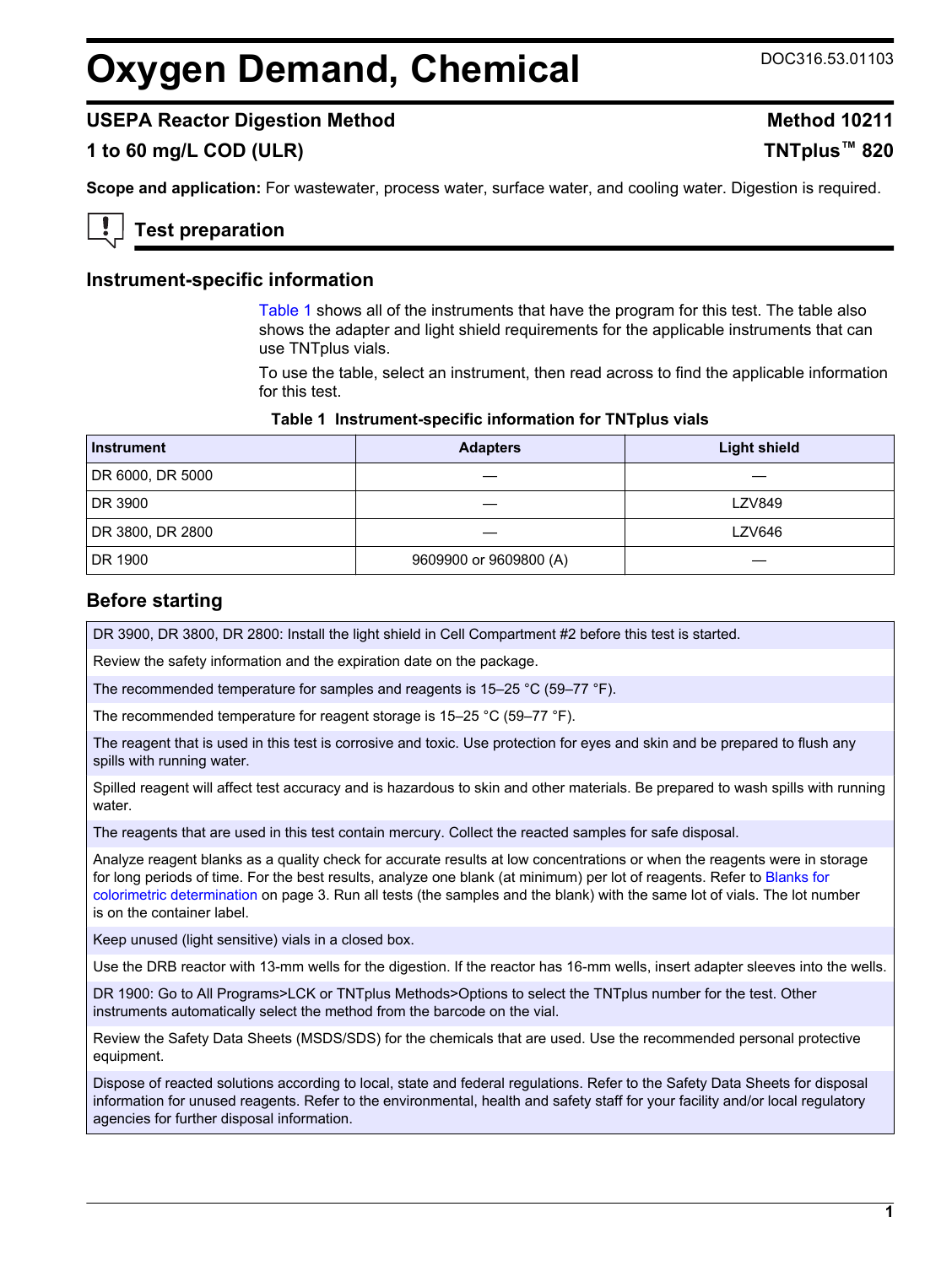# **Items to collect**

| <b>Description</b>                        | Quantity |
|-------------------------------------------|----------|
| COD TNTplus <sup>™</sup> Reagent Set, ULR |          |
| DRB200 reactor with 13-mm wells           |          |
| Blender, 2-speed                          |          |
| Pipet, adjustable volume, 1.0-5.0 mL      |          |
| Pipet tips, for 1.0-5.0 mL pipet          |          |
| Test tube rack                            |          |

Refer to [Consumables and replacement items](#page-4-0) on page 5 for order information.

# **Sample collection and storage**

- Collect samples in clean glass bottles. Use plastic bottles only if they are known to be free of organic contamination.
- Test biologically active samples as soon as possible.
- Homogenize samples that contain solids to get a representative sample.
- To preserve samples for later analysis, adjust the sample pH to less than 2 with concentrated sulfuric acid (approximately 2 mL per liter). No acid addition is necessary if the sample is tested immediately.
- Keep the preserved samples at 2–6  $^{\circ}$ C (36–43  $^{\circ}$ F) for a maximum of 28 days.
- Correct the test result for the dilution caused by the volume additions.

# **Test procedure**



**1.** Set the DRB200 reactor power to on. Set the temperature to 150 °C.

**2.** Measure 100 mL of sample in a blender. Blend for 30 seconds or until homogenized. If the sample does not have suspended solids, ignore this step.



**3.** Pour the homogenized sample into a 250‑mL beaker and stir slowly with a magnetic stir plate. If the sample does not have suspended solids, ignore this step.



**4.** Invert a test vial several times to mix.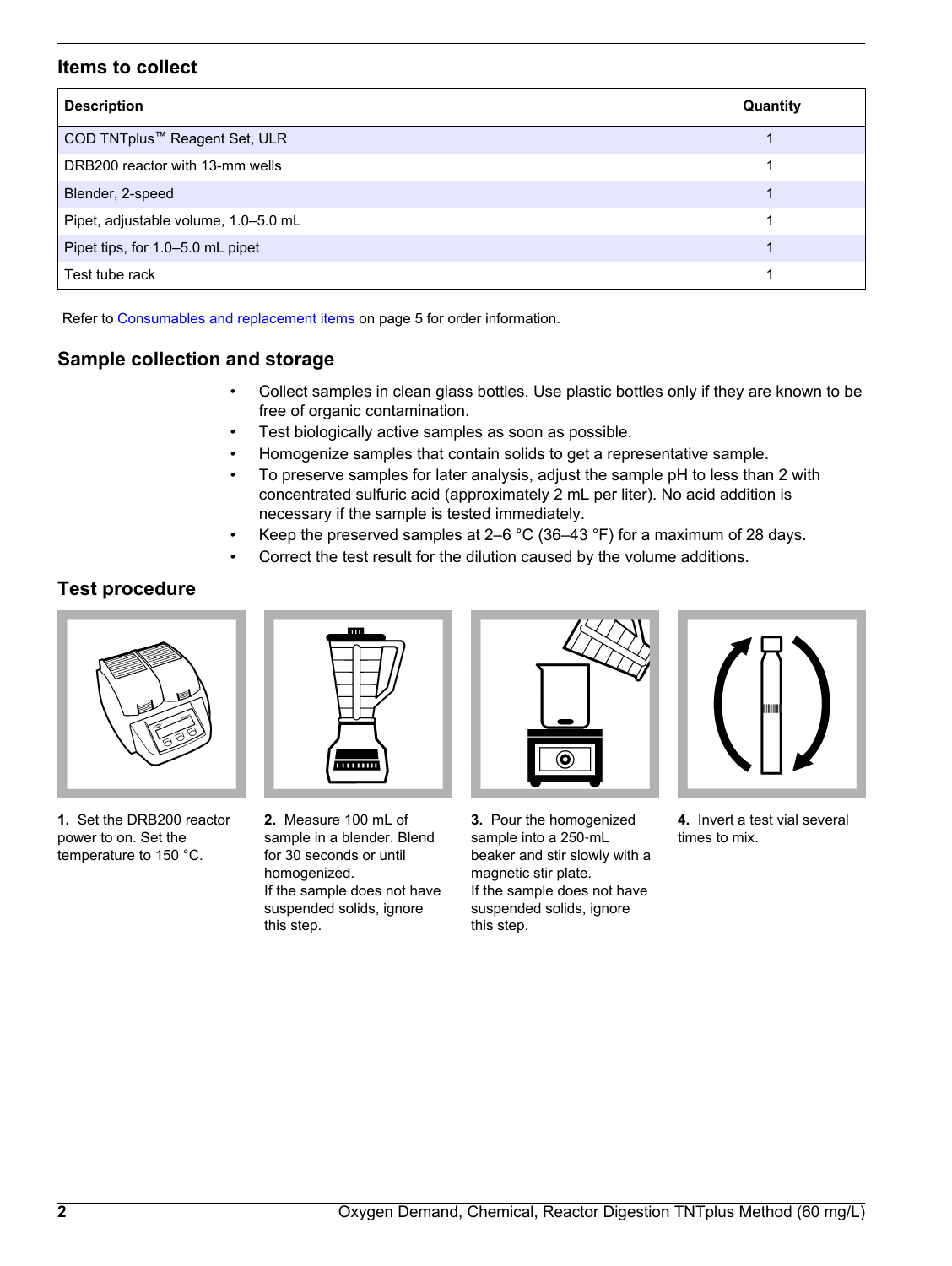<span id="page-2-0"></span>

**5.** Use a pipet to add 2.0 mL of sample to the test vial.



**6.** Hold the vial by the cap, over a sink. Invert gently several times to mix. **The vial gets very hot during mixing.**



**7.** Insert the vial in the preheated DRB200 reactor. Close the lid.



**8.** Keep the vial in the reactor for 2 hours.



**9.** When the timer expires, set the reactor power to off. Let the temperature decrease for about 20 minutes to 120 °C or less.



**10.** Hold the vial by the cap and invert gently several times while the vial is still hot.



**11.** Put the vial in a test tube rack. Let the temperature of the vial decrease to room temperature.



**12.** Clean the vial.



**13.** DR 1900 only: Select program 820. Refer to [Before starting](#page-0-0) on page 1.

**14.** Insert the vial into the

cell holder. DR 1900 only: Push **READ**. Results show in mg/L COD.

# **Blanks for colorimetric determination**

Analyze reagent blanks as a quality check for accurate results at low concentrations or when the reagents were in storage for long periods of time. For the best results, analyze one blank (at minimum) per lot of reagents. Replace the sample with deionized water in the test procedure to determine the reagent blank value. Subtract the reagent blank value from the sample results automatically with the reagent blank adjust option. Use the blank again for other measurements with the same lot of vials. For storage, keep the blanks in a dark location. Monitor the decomposition of the blanks by periodically measuring its concentration. Measure the reagent blank value when a new lot of reagent is used. To subtract the value of the blanks from a series of measurements: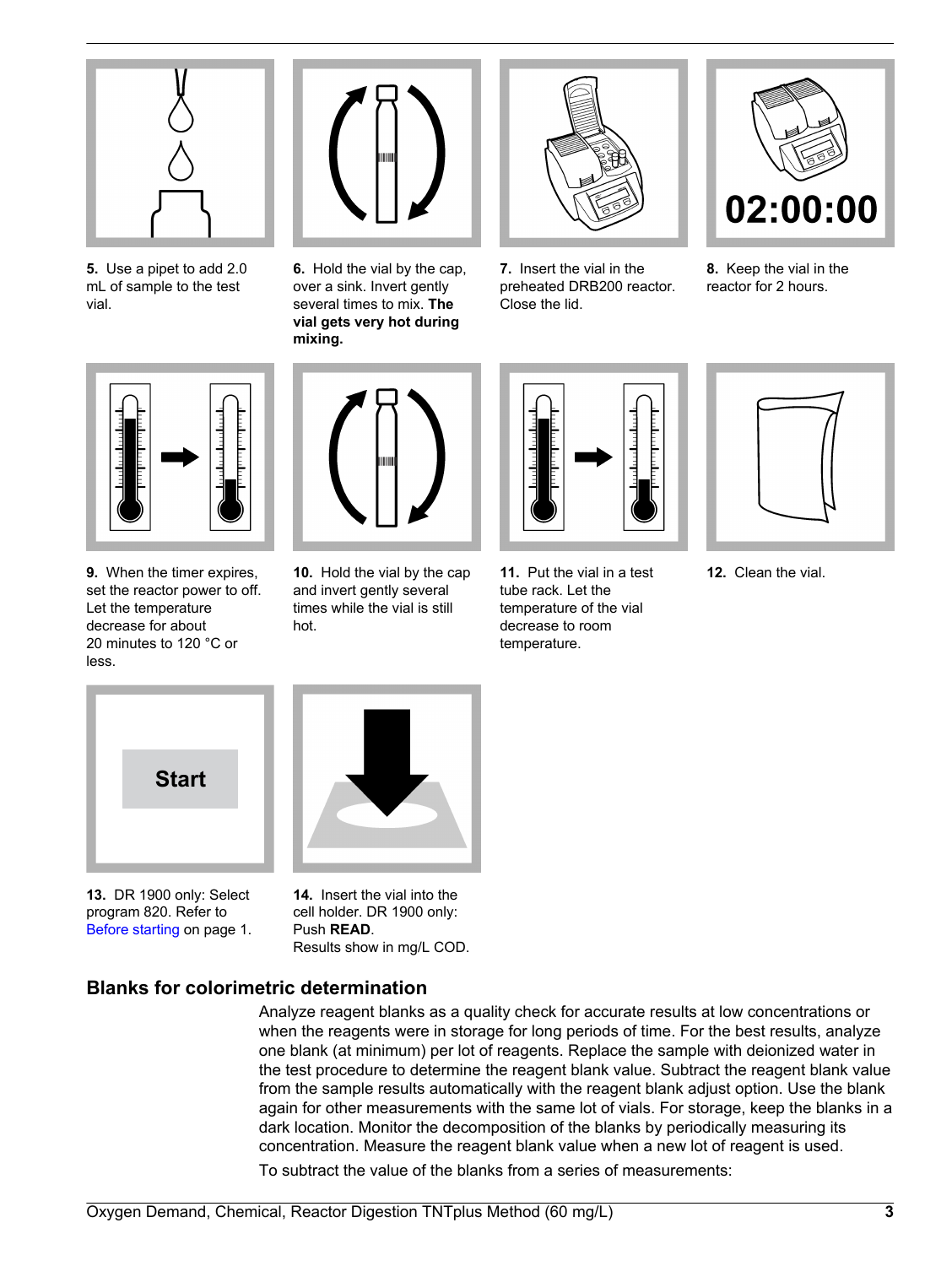- **1.** Replace the sample with deionized water in the test procedure to determine the reagent blank value. Clean the vial, then put it in the cell holder. Close the lid.
- **2.** Set the reagent blank function to on. The measured value of the reagent blank is shown.

*Note: As an alternative, record or enter the reagent blank value at a different time. Push the highlighted reagent blank box and use the keypad to enter the value.*

### **Interferences**

Chloride is the primary interference in this test method and results in a positive interference. Each COD vial contains mercuric sulfate that will eliminate chloride interference to a maximum of 1500 mg/L Cl<sup>-</sup>.

# **Accuracy check**

#### **Standard solution method—Mixed parameter standard**

Use the standard solution method to validate the test procedure, the reagents and the instrument.

Items to collect:

- Wastewater Effluent Standard Solution, Mixed Parameter (contains 25-mg/L COD)
- **1.** Use the test procedure to measure the concentration of the standard solution.
- **2.** Compare the expected result to the actual result.

*Note: The factory calibration can be adjusted slightly with the standard adjust option so that the instrument shows the expected value of the standard solution. The adjusted calibration is then used for all test results. This adjustment can increase the test accuracy when there are small variations in the reagents or instruments.*

#### **Standard solution method—COD standard**

Use the standard solution method to validate the test procedure, the reagents and the instrument.

Items to collect:

- COD Standard Solution, 1000-mg/L COD
- 100-mL volumetric flask, Class A
- 5.0-mL volumetric pipet, Class A and pipet filler safety bulb
- Deionized water
- **1.** Prepare a 50-mg/L COD standard solution as follows:
	- **a.** Use a pipet to add 5.0 mL of a 1000-mg/L COD standard solution into the volumetric flask.
	- **b.** Dilute to the mark with deionized water. Mix well. Prepare this solution daily.
- **2.** Use the test procedure to measure the concentration of the prepared standard solution.
- **3.** Compare the expected result to the actual result.

*Note: The factory calibration can be adjusted slightly with the standard adjust option so that the instrument shows the expected value of the standard solution. The adjusted calibration is then used for all test results. This adjustment can increase the test accuracy when there are small variations in the reagents or instruments.*

#### **Method performance**

The method performance data that follows was derived from laboratory tests that were measured on a spectrophotometer during ideal test conditions. Users can get different results under different test conditions.

| <b>Program</b> | <b>Standard</b> | Precision (95% confidence interval) | <b>Sensitivity</b><br>Concentration change per 0.010 Abs change |
|----------------|-----------------|-------------------------------------|-----------------------------------------------------------------|
| barcode        | 50 mg/L COD     | 48-52 mg/L COD                      |                                                                 |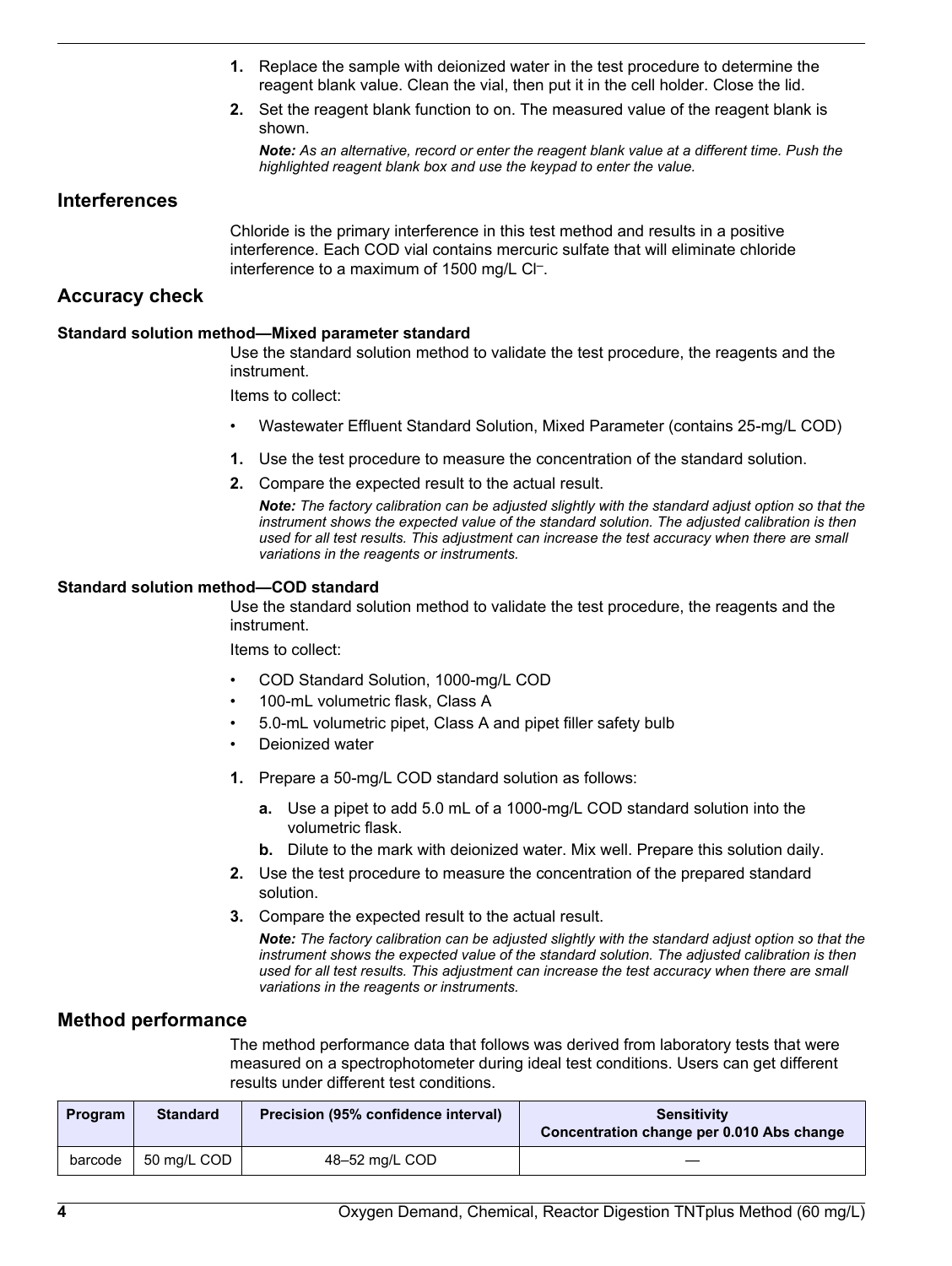# <span id="page-4-0"></span>**Summary of Method**

The mg/L COD results are defined as the mg of  $O<sub>2</sub>$  consumed per liter of sample under conditions of this procedure. In this procedure, the sample is heated for 2 hours with a strong oxidizing agent, potassium dichromate. Oxidizable organic compounds react, which reduces the dichromate ion (Cr<sub>2</sub>O<sub>7</sub><sup>2-</sup>) to green chromic ion (Cr<sup>3+</sup>). With this method, the amount of yellow  $Cr<sup>6+</sup>$  that remains is determined. The COD reagent also contains silver and mercury ions. Silver is a catalyst, and mercury is used to complex chloride interferences. The measurement wavelength is 348 nm.

# **Consumables and replacement items**

#### **Required reagents**

| <b>Description</b>                              | <b>Quantity/Test</b> | Unit      | Item no.      |
|-------------------------------------------------|----------------------|-----------|---------------|
| COD TNTplus™ Reagent Set, ULR, 1 to 60 mg/L COD | 1-2 vials            | $25$ /pkq | <b>TNT820</b> |

#### **Required apparatus**

| <b>Description</b>                                              | <b>Quantity/test</b> | Unit   | Item no.      |
|-----------------------------------------------------------------|----------------------|--------|---------------|
| Blender, 2-speed, 120 VAC option                                |                      | each   | 2616100       |
| Blender, 2-speed, 240 VAC option                                | 1                    | each   | 2616102       |
| DRB 200 Reactor, 115 VAC option, 9 x 13 mm + 2 x 20 mm, 1 block |                      | each   | DRB200-01     |
| DRB 200 Reactor, 230 VAC option, 9 x 13 mm + 2 x 20 mm, 1 block |                      | each   | DRB200-05     |
| Pipet, adjustable volume, 1.0–5.0 mL                            | 1                    | each   | <b>BBP065</b> |
| Pipet tips, for 1.0–5.0 mL pipet                                |                      | 75/pkg | <b>BBP068</b> |
| Light shield, DR 3800, DR 2800, DR 2700                         |                      | each   | <b>LZV646</b> |
| Light shield, DR 3900                                           |                      | each   | <b>LZV849</b> |

#### **Recommended standards**

| <b>Description</b>                                                                                                                                              | Unit   | Item no. |
|-----------------------------------------------------------------------------------------------------------------------------------------------------------------|--------|----------|
| COD Standard Solution, 1000-mg/L                                                                                                                                | 200 mL | 2253929  |
| Wastewater Effluent Standard Solution, Mixed Parameter, for NH <sub>3</sub> -N, NO <sub>3</sub> -N, PO <sub>4</sub> <sup>3-</sup> ,<br>COD, $SO_4{}^{2-}$ , TOC | 500 mL | 2833249  |

#### **Optional reagents and apparatus**

| <b>Description</b>                                                  | Unit      | Item no. |
|---------------------------------------------------------------------|-----------|----------|
| Flask, volumetric, Class A, 100 mL, glass                           | each      | 1457442  |
| Reactor adapter sleeves, 16 mm to 13 mm diameter, for TNTplus vials | 5/pkg     | 2895805  |
| Sampling bottle with cap, low density polyethylene, 500-mL          | $12$ /pkg | 2087079  |
| Sulfuric Acid, concentrated, ACS                                    | 500 mL    | 97949    |
| Test tube rack, polyethylene, for 13-mm OD vials, 90 holes          | each      | 2497900  |
| Water, deionized                                                    | 4 L       | 27256    |